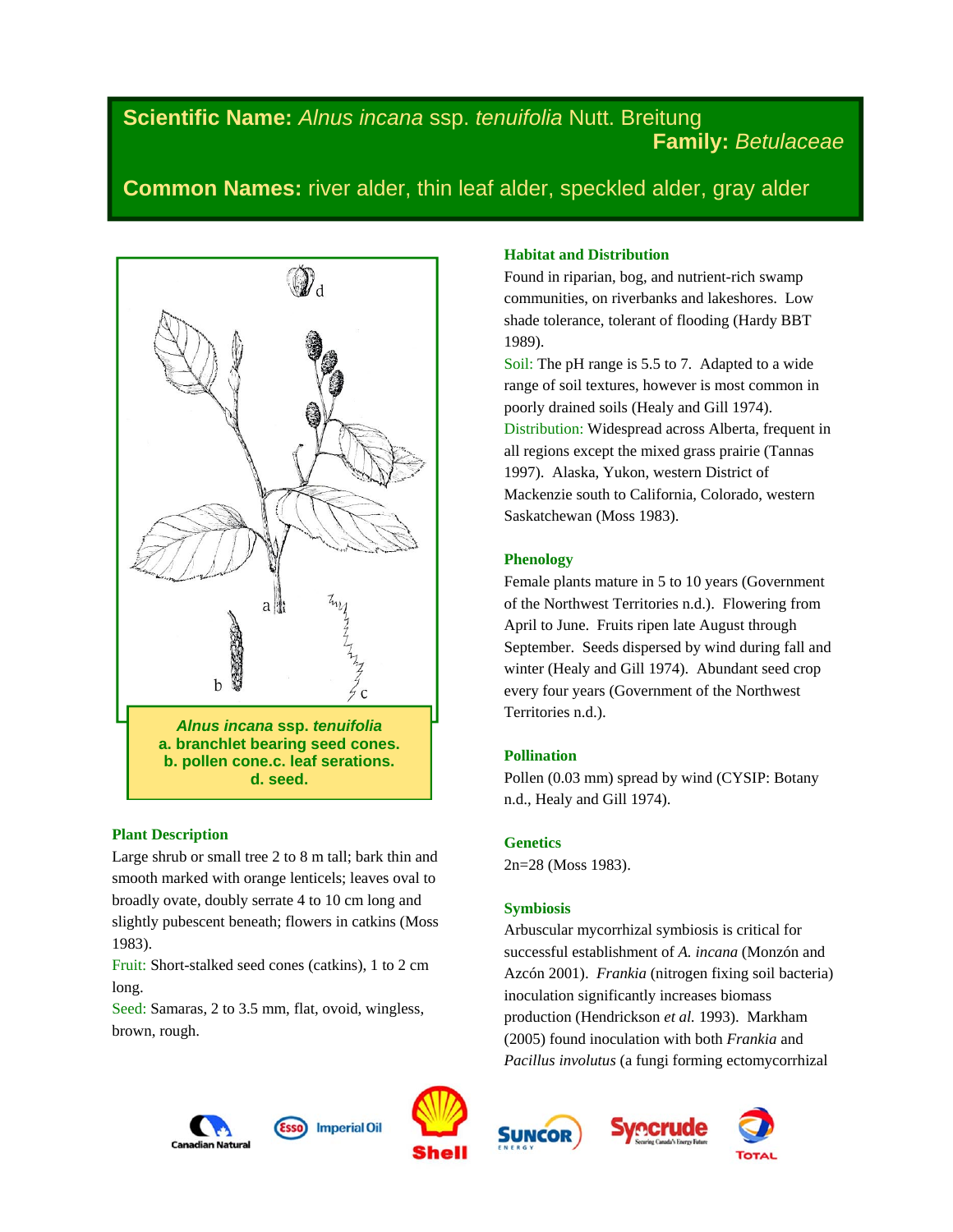systems) synergistically improved plant performance when grown on mine tailings.



*Alnus incana* **developing male (bottom) and female catkins (top)** 

## **Seed Processing**

Collection: Catkins are easily stripped from branches, just prior to opening, and left to air dry. Seed Weight: 0.382 to 0.627 g/1,000 seeds

(0.490 average).

Harvest Dates: Harvest when the bracts start to separate on the earliest cones, generally in late August.

Cleaning: Air dry at ambient air temperature for several weeks. Crush material or remove large chaff and crush remaining material. Sieve to remove seeds from chaff using appropriate size screens (1.20 or 1.40 mm). Small chaff and dust can be removed by winnowing.

**Imperial Oil** 





Storage: Store hermetically in sealed containers at 2 to 5°C (Young and Young 1992). Orthodox (Hong et al. 2004), seed can be stored at freezing temperatures (-18ºC) provided seed is sufficiently dry (3% to 7% moisture content). Longevity: When refrigerated in sealed containers

(1 to 3°C), seeds can be stored and viable for up to 10 years (Healy and Gill 1974).



## **Propagation**

Natural Regeneration: Reproduction occurs mainly through sprouting from root crown but also through layers, suckers and underground stems (Fryer 2011) as well as from seed (Healy and Gill 1974). Germination: 30% in 30 days from fresh or 1 year old seed from northeastern Alberta. *Alnus incana* seed development is variable with up to 95% of the seeds being empty (Fryer 2011).

100% germination was achieved by Kew on 1% agar media at temperatures of 25/15°C (8 hours day/16 hours night) (Royal Botanic Gardens Kew 2008). Pre-treatment: Cold stratification of 30 to 90 days (Nichols 1934). King (1980) reported that fresh seeds may not need stratification, however, stored seeds with less than 10% moisture content may need cold stratification.



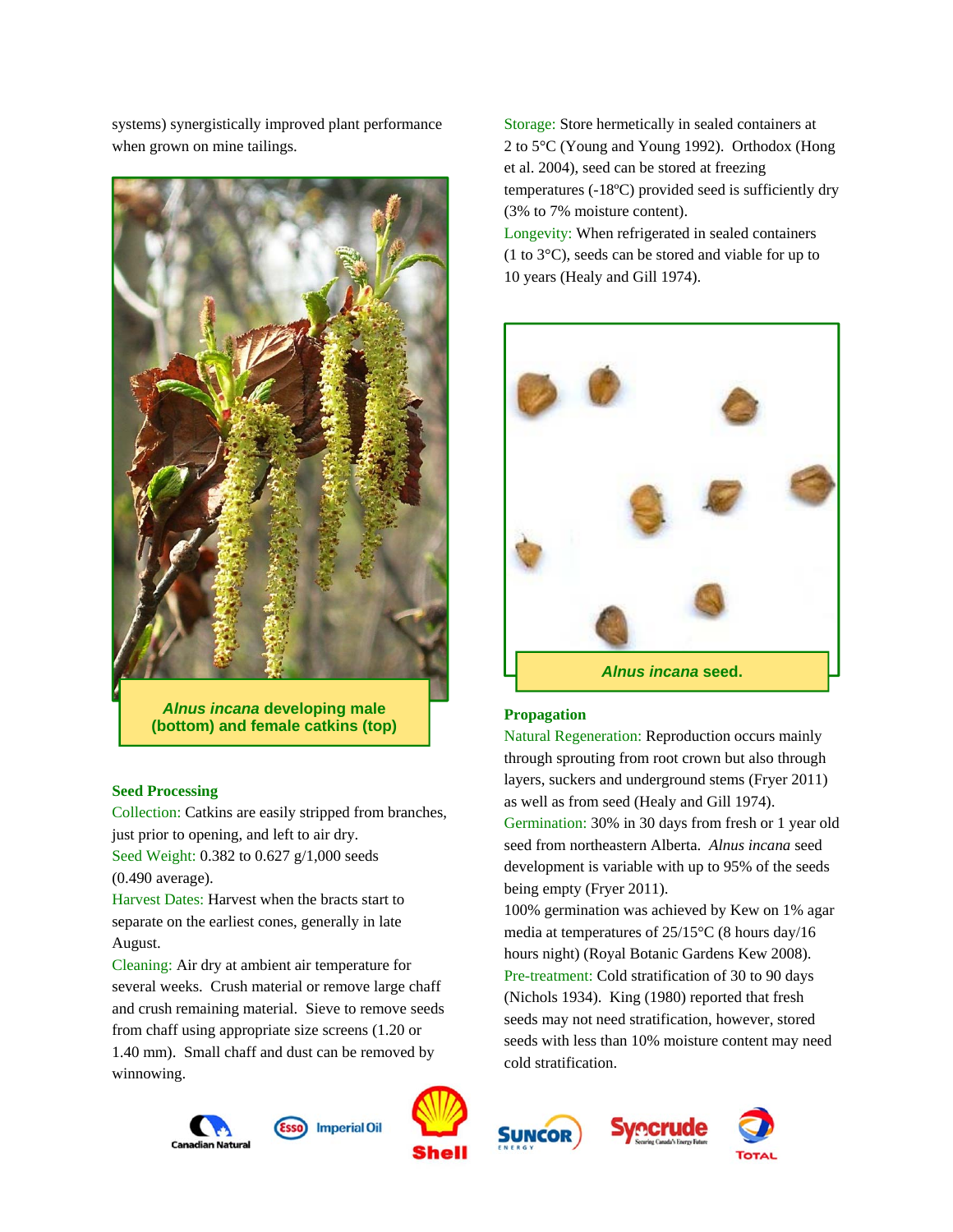*A. incana* exhibits increased growth and vigour in full sunlight and better seed germination in saturated soil (Healy and Gill 1974).

Direct Seeding: No emergence within 5 years when seeded in reclaimed sites in northeastern Alberta. Successful in Pennsylvania: fall-collected seed was sown the following February and March in cool, moist sites close to a stream (Healy and Gill 1974). Seeding Rate: 60 kg of seed/ha (Healy and Gill 1974).

Vegetative Propagation: By 30 cm hardwood cuttings (Babb 1959).

Micro-propagation: Can be micro-propagated (Perinet and Tremblay 1987).

#### **Aboriginal/Food Uses**

Food: Buds can be eaten. Inner-bark can be dried and ground into flour, or chewed as a survival food (CYSIP: Botany n.d.).

Medicinal: Inner bark used to wash sore eyes, bark used as laxative (Marles et al. 2000). Leaves used to treat blisters, inflammation and other foot ailments (CYSIP: Botany n.d.).

Other: Boiled bark and stem pieces are used to make red-brown dye for hides (CYSIP: Botany n.d.), and alder wood is used to make carved tools and implements (Marles et al. 2000).

#### **Wildlife/Forage Uses**

Wildlife: Moose, muskrats, beavers, cottontail rabbits and snowshoe hares feed on branches and foliage. Songbirds feed on seeds; grouse eat buds and catkins and use alder for cover. Commonly used by beavers for dam construction (Healy and Gill 1974). The pollen is used by bees in spring for brood rearing (CYSIP: Botany n.d.).

#### **Commercial Resources**

Availability: Available as seed and/or plants at Alberta nurseries.

Seeds have been collected by the Oil Sands Vegetation Cooperative for use in the Athabasca oil sands region.

Cultivars: There are cultivars but they are not suitable for reclamation (Dave's Garden n.d.). Uses: Tree tops are used for interior decorating and branches are used for baskets, wreaths, birdcages, and decorative furniture (Marles et al. 2000). Trees have been cut for poles (Hardy BBT 1989).

## **Reclamation Potential**

Exposure of mineral soil creates optimal seedbeds and accelerates alder's invasion of a site (Fryer 2011). River alder fixes atmospheric nitrogen, which in turn improves fertility and physical properties of soil (Hardy BBT 1989).

## **Notes**

*Alnus incana* is listed as 90% intact (less occurrences than expected) in the Alberta oil sands region (Alberta Biodiversity Monitoring Institute 2014). River alder sprouts rapidly from persistent root crowns following mild fires. Severe fires delay regeneration (Fryer 2011).

*Alnus* pollen may cause hay fever, or bronchial asthma, in some sensitive people (CYSIP: Botany n.d.).

### **Photo Credits**

Line Diagram: John Maywood, used by permission of Bruce Peel Special Collections, University of Alberta.

Photo 1: Simon Eugster.

http://commons.wikimedia.org/wiki/File:Alnus\_fruits .jpg

Photo 2: Wild Rose Consulting, Inc.

#### **References**

Alberta Biodiversity Monitoring Institute, 2014. The status of biodiversity in the oil sands region of Alberta. Alberta Biodiversity Monitoring Institute, Edmonton, Alberta. 47 pp. http://www.abmi.ca/FileDownloadServlet?filename= The%20Status%20of%20Biodiversity%20in%20the %20Oil%20Sands%20Region%20of%20Alberta\_201 4 Supplemental%20Report.docx&dir=REPORTS\_U PLOAD [Last accessed June 16, 2014].











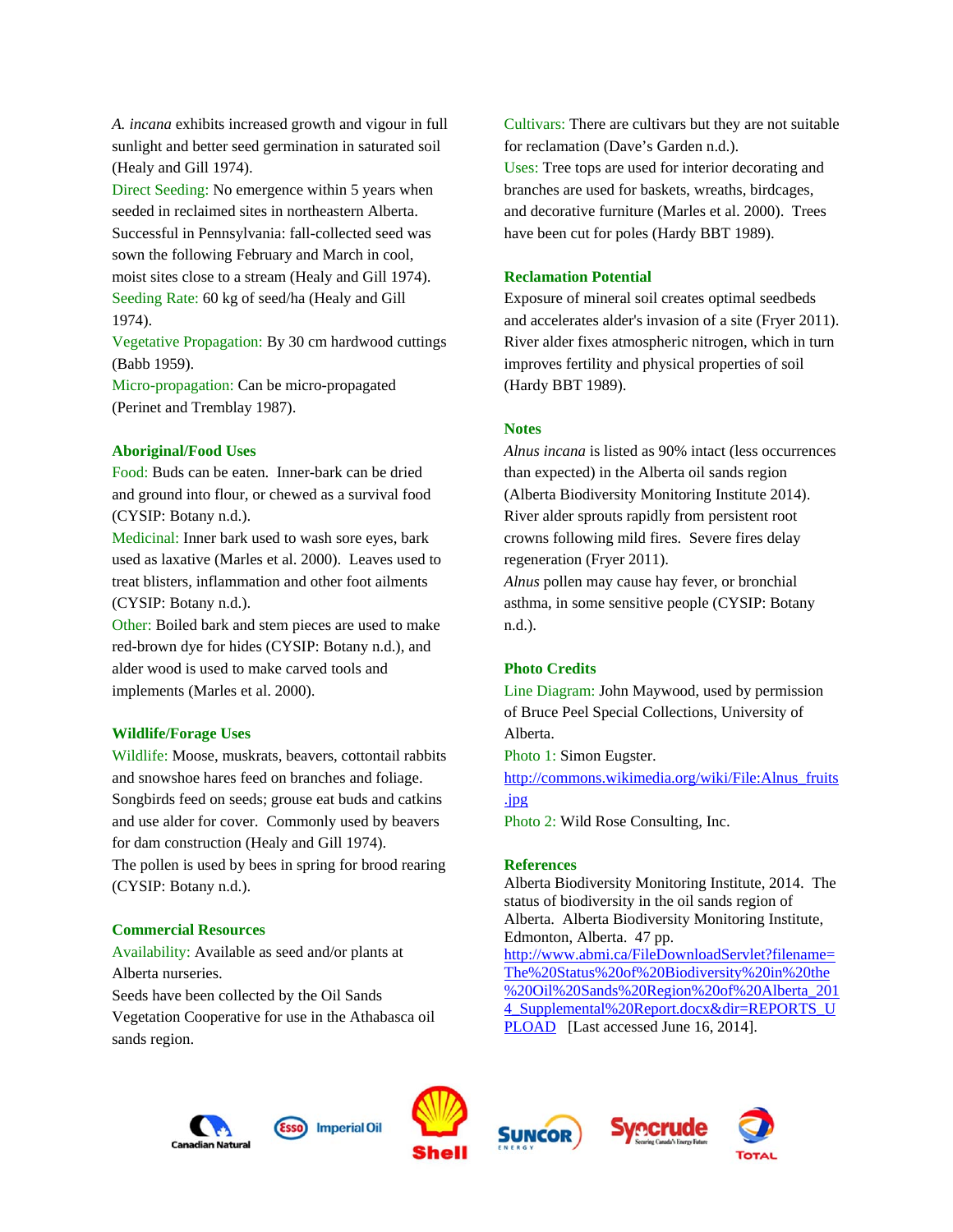Babb, M.F., 1959. Propagation of woody plants by seed. IN: Peterson, E.B. and N.M. Peterson (eds). Revegetation information applicable to mining sites in northern Canada. Indian and Northern Affairs, Ottawa, Ontario. Environmental Studies No. 3. pp. 6-8.

CYSIP: Botany, n.d. *Alnus incana: Gray Alder*. IN: Central Yukon Species Inventory Project. http://www.flora.dempstercountry.org/0.Site.Folder/S pecies.Program/Species.php?species\_id=Alnus.inca [Last accessed October 8, 2013].

Dave's Garden, n.d. Gray Alder, Speckled Alder *Alnus incana*. http://davesgarden.com/guides/pf/go/152822/#b [Last accessed July 17, 2013].

Fryer, J.L., 2011. *Alnus incana*. IN: Fischer, W.C. (compiler). The fire effects information system. United States Department of Agriculture, Forest Service, Intermountain Research Station, Intermountain Fire Sciences Laboratory, Missoula, Montana.

http://www.fs.fed.us/database/feis/plants/tree/alninc/i ntroductory.html [Last accessed July 17, 2013].

Government of the Northwest Territories, n.d. Speckled alder (mountain alder, gray alder, hoary alder) *Alnus incana (sp.tenuifolia)*. IN: NWT Species Monitoring – Infobase. http://nwtspeciesatrisk.com/en/Infobase?page=Infoba se [Last accessed January 6, 2014].

Hardy BBT Limited, 1989. Manual of plant species suitability for reclamation in Alberta - 2ndEdition. Alberta Land Conservation and Reclamation Council Report No. RRTAC 89-4. 436 pp. http://hdl.handle.net/10402/era.22605. [Last accessed May 15, 2013].

Healy, W.M. and J.D. Gill, 1974. Alders. USDA Forest Service. General Technical Report NE 9: 6-9.

Hendrickson, O., D. Burgess, P. Perinet, F. Tremblay and L. Chatatpaul, 1993. Effects of *Frankia* on field performance of *Alnus* clones and seedlings. Plant and Soil 150: 295-302.

Hong, T., S. Linington and R. Ellis, 2004. Compendium of information on seed storage behavior. Vol 1. Royal Botanic Gardens Kew, UK. 420 pp.

King, P.J., 1980. Review of seed pretreatments required for germination of candidate native tree and shrub species in the Eastern slopes of the Rocky Mountains and foothills of Alberta. Alberta Energy and Natural Resources, Alberta Forest Service, Edmonton, Alberta. ENR Report Number 154. 56 pp.

Markham, J.H., 2005. The effect of *Frankia* and *Paxillus involutus* on the performance of *Alnus incana* subsp. *rugosa* in mine tailings. Canadian Journal of Botany 83: 1384-1390.

Marles, R.J., C. Clavelle, L. Monteleone, N. Tays and D. Burns, 2000. Aboriginal Plant Use in Canada's northwest Boreal Forest. Natural Resources Canada and Canadian Forest Service. UBC Press, Vancouver, British Columbia. 368 pp.

Monzon, A. and R. Azcon, 2001. Growth responses and N and P use efficiency of three *Alnus* species as affected by arbuscular-mycorrhizal colonization. Plant Growth Regulation 35: 97-104.

Moss, E.H., 1983. Flora of Alberta. A manual of flowering plants, conifers, ferns, and fern allies found growing without cultivation in the province of Alberta, Canada. 2nd edition. University of Toronto Press, Toronto Ontario. p. 216.

Nichols, G.E., 1934. The influence of exposure to winter temperatures upon seed germination in various Native American plants. Ecology 15(4): 364-373.